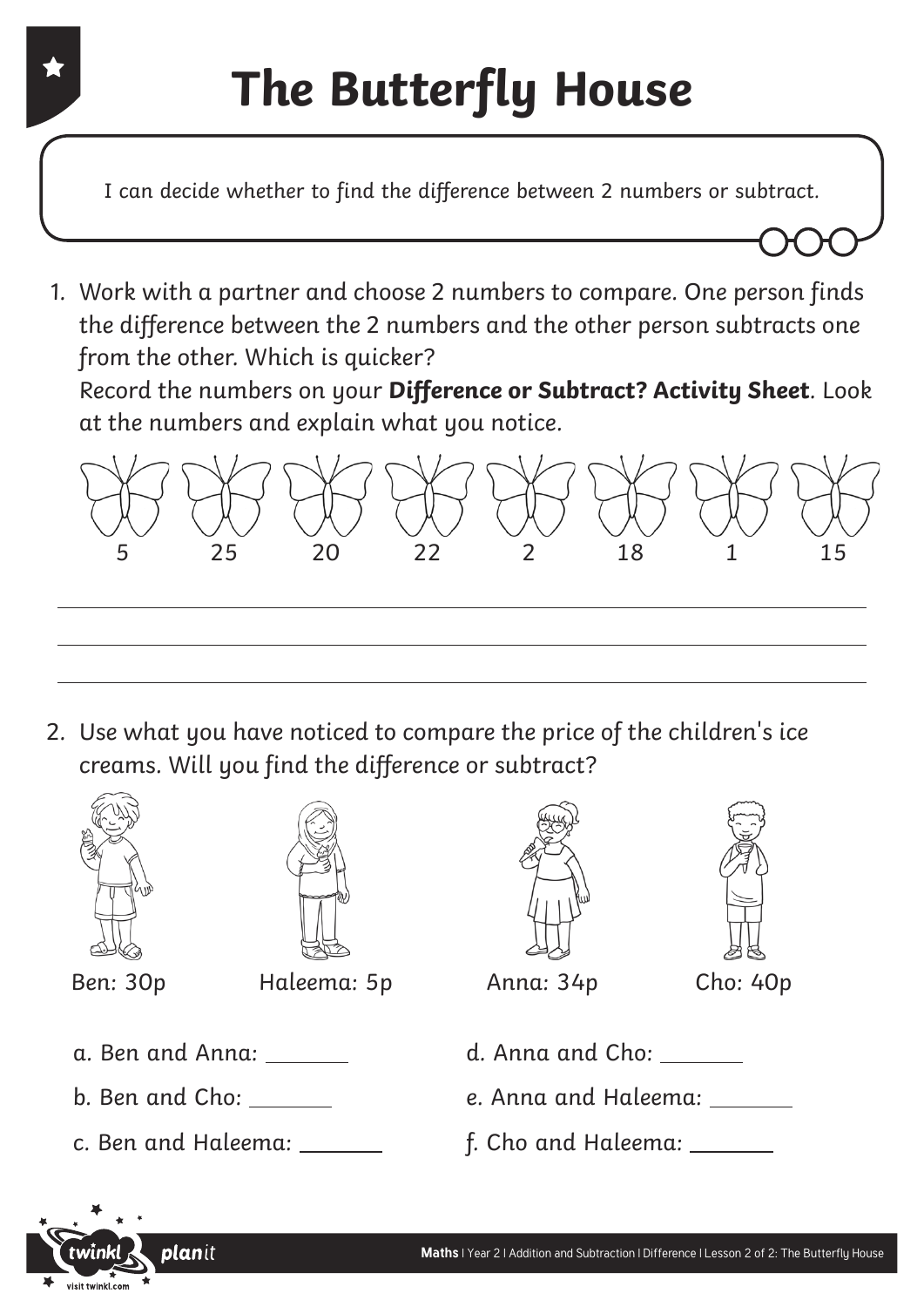#### **Answers**

1. Children may notice that it is quicker to find the difference between numbers which are close together, whereas it is quicker to subtract when taking a small number away from a larger number. E.g.

The difference between 18 and 20 is 2.  $18 - 1 = 17.$ 

- 2. a. **4p**
	- b. **10p**
	- c. **25p**
	- d. **6p**
	- e. **29p**
	- f. **35p**

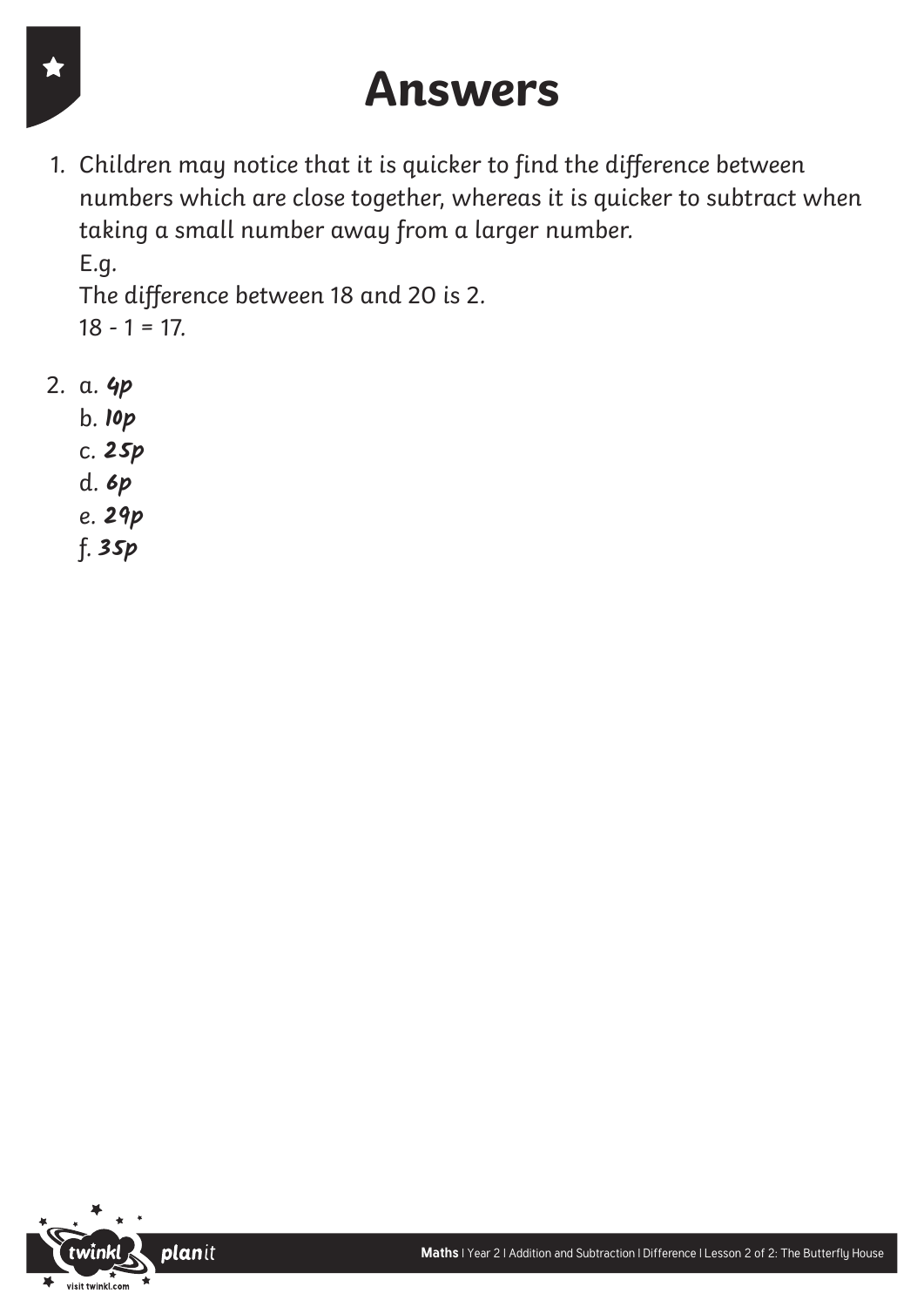

## **The Butterfly House**

I can decide whether to find the difference between 2 numbers or subtract.

1. Work with a partner and choose 2 numbers to compare. One person finds the difference between the 2 numbers and the other person subtracts one from the other. Which is quicker? Record the numbers on your **Difference or Subtract? Activity Sheet**. Look

at the numbers and explain what you notice.

planit



2. Use what you have noticed to compare the price of the children's ice creams. Will you find the difference or subtract?

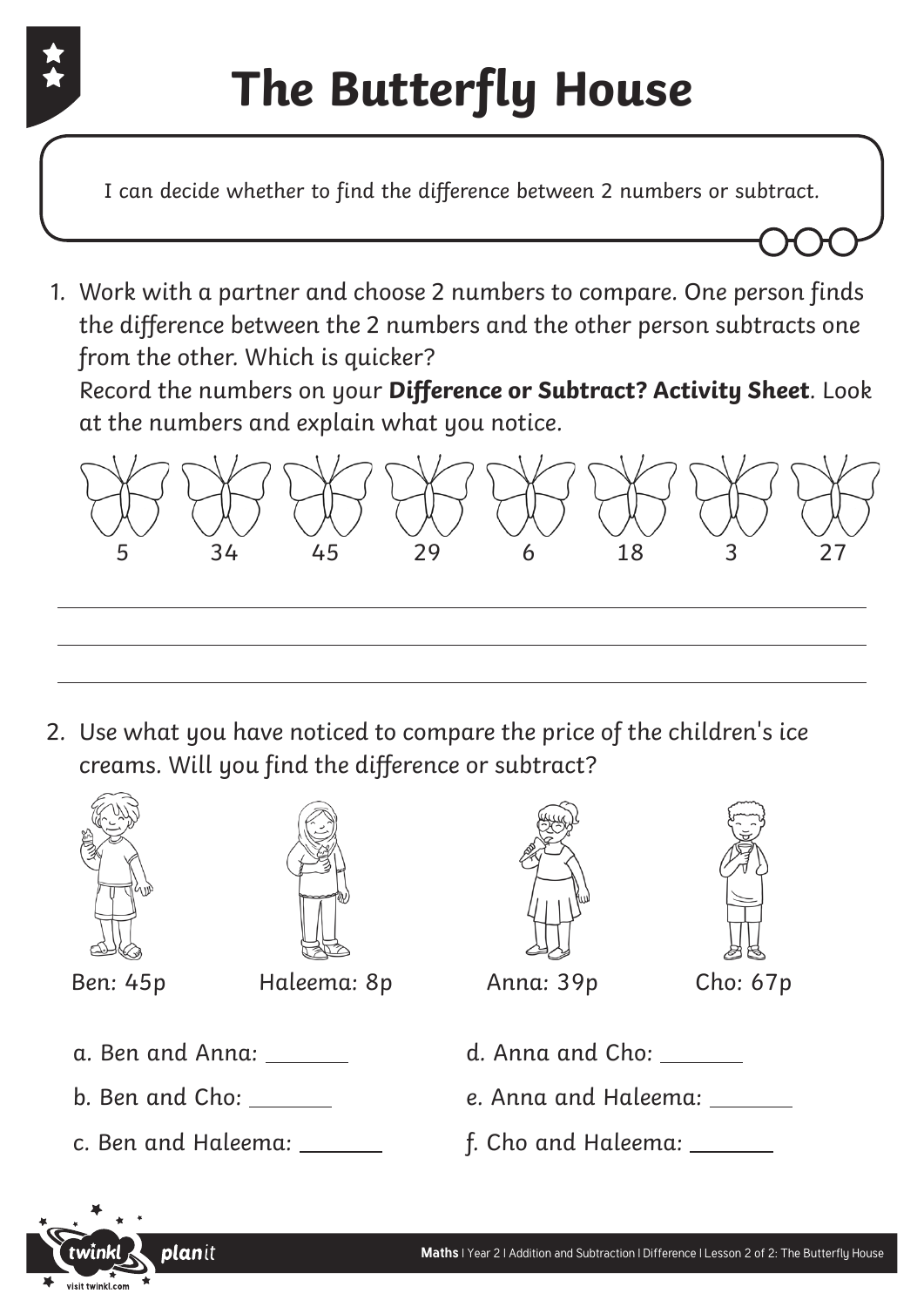

### **Answers**

1. Children may notice that it is quicker to find the difference between numbers which are close together, whereas it is quicker to subtract when taking a small number away from a larger number. E.g.

The difference between 5 and 6 is 1.  $45 - 6 = 39.$ 

- 2. a. **6p**
	- b. **22p**
	- c. **37p**
	- d. **28p**
	- e. **31p**
	- f. **59p**

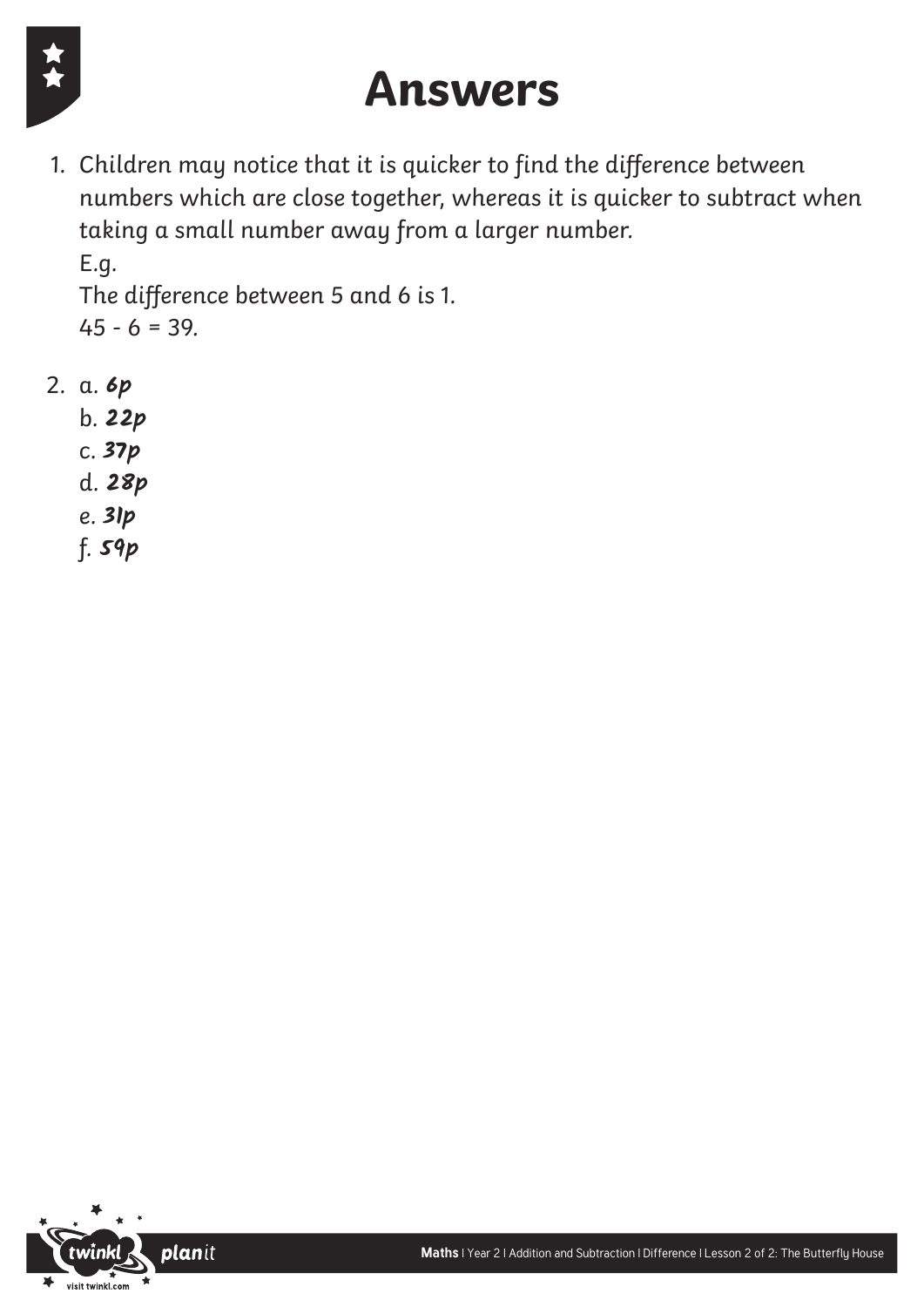

# **The Butterfly House**

I can decide whether to find the difference between 2 numbers or subtract.

1. Work with a partner and choose 2 numbers to compare. One person finds the difference between the 2 numbers and the other person subtracts one from the other. Which is quicker? Record the numbers on your **Difference or Subtract? Activity Sheet**. Look

at the numbers and explain what you notice.

planit



2. Use what you have noticed to compare the price of the children's ice creams. Will you find the difference or subtract?